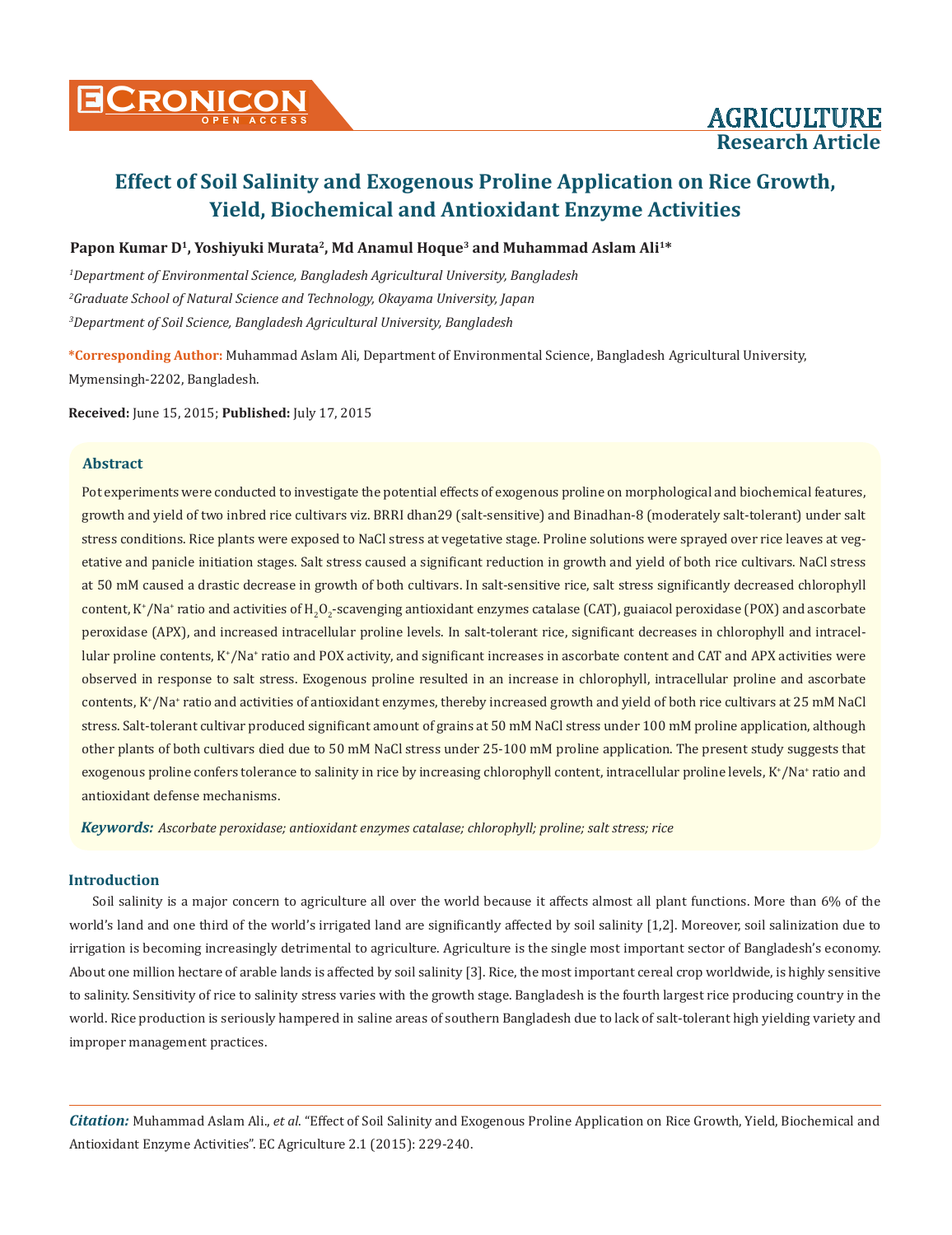$230$ 

Salinity imposes both ionic toxicity and osmotic stress to plants, leading to nutrition disorder and oxidative stress [4,5]. Salt stress disturbs cytoplasmic K+/Na+ homeostasis, causing an increase in Na+ to K+ ratio in the cytosol [5]. Accumulation of excess Na+ and Cl<sup>-</sup> causes ionic imbalances that may impair the selectivity of root membranes and induce K<sup>+</sup> deficiency [6]. Plants have evolved a variety of adaptive mechanisms to respond to environmental stress including salt stress. One of the main adaptive mechanisms to salt stress in plants is the accumulation of compatible solutes. Proline is the most common compatible solute that occurs in a wide variety of plants. Increased levels of proline accumulated in plants correlate with enhanced salt tolerance [4,7-9]. Proline contributes to the osmotic adjustment [4,8] as well as to the protection of membranes, proteins and enzymes from the damaging effects of various stresses [8,10]. Moreover, proline provides a protection against salt stress via maintaining redox homeostasis [11]. Under salt stress, exogenous application of proline up-regulates stress-protective proteins [12], and reduces lipid peroxidation [7,13] and protein oxidation [11]. Proline also suppresses production of free radicals [4,7,10] and reactive oxygen species (ROS) [13-15]. Hong., *et al*. [16] suggest that the role of proline as a free radical scavenger is more important in overcoming stress than its role as a simple osmolyte.

Environmental stresses including salinity induce the production of ROS including hydrogen peroxide  $(\text{H}_{2}\text{O}_{2})$  in plant cells [4,13-15,17]. These ROS are highly reactive and toxic to plants, and can lead to cell death by causing damage to proteins, lipids, DNA and carbohydrates [13,17,18,] although they act as signaling molecules that mediate many key physiological processes. Plants possess an array of enzymatic and non-enzymatic antioxidant defense systems to protect their cells against the damaging effects of ROS [17,18]. The major ROS-scavenging antioxidant enzymes include catalase (CAT), guaiacol peroxidase (POX) and ascorbate peroxidase (APX). Ascorbate, one of the key components of ascorbate-glutathione cycle, directly scavenges ROS and functions as an electron donor to APX for scavenging  $\rm H_2O_2$  [18,19]. There are reports on the changes in content and activity of different components of the antioxidant defense systems in plant responses to salt stress [4,9,11,18,20-24].

Up-regulation of the components of the antioxidant defense mechanisms offered by proline is expected to protect plants from NaClinduced oxidative damage. There are increasing evidences that proline enhances antioxidant defense mechanisms and improves stress tolerance in plants and cultured cells [12,15,25-27] We have shown that exogenous application of proline increased intracellular proline contents [7], which lead to suppression of cell death and improvement of salt tolerance in tobacco cultured cells via increment of the antioxidant defense systems [11,13,14,23,24]. Further, exogenous proline induced the expression of ROS-scavenging antioxidant defense genes in response to salt stress [13,14]. Recent studies in rice have shown that exogenous proline improves salt tolerance by increasing K+ /Na<sup>+</sup> ratio [9,28], endogenous proline and antioxidant enzyme activities viz. CAT, POX and APX [9]. However, protective mechanisms of proline in plant responses to salt stress remain to be clarified. In order to clarify the potential role of proline in salt tolerance, we investigated the effects of exogenous proline on growth, chlorophyll, intracellular proline and ascorbate contents, and activity of antioxidant enzymes in two contrasting rice genotypes exposed to salt stresses.

#### **Materials and Methods**

#### **Soil collection, pot preparation, plant materials and treatments**

The pot experiments were carried out at Net-house of the Department of Soil Science, Bangladesh Agricultural University (BAU), and Mymensingh. Equal size plastic pots were prepared with 8 kg soils. Characteristically, the soil was silt loam having pH 6.15, electrical conductivity 0.17 dS/m, exchangeable Na 0.35 meq/100 g soil, total N 0.11% and organic matter 1.90%. Two high yielding rice (*Oryza sativa* L.) cultivars *viz*. BRRI dhan29 (salt-sensitive) and Binadhan-8 (moderately salt-tolerant) were used as plant materials. Nine treatment combinations *viz*. control (no NaCl or proline), 25 mM NaCl, 25 mM NaCl + 25 mM proline, 25 mM NaCl + 50 mM proline, 25 mM NaCl + 100 mM proline, 50 mM NaCl, 50 mM NaCl + 25 mM proline, 50 mM NaCl + 50 mM proline, 50 mM NaCl + 100 mM proline were used for the two rice cultivars. Rice seedlings were grown in non-saline silt loam soils. Three healthy seedlings of thirty-day-old were transplanted in each hill of each pot. The pure salt (NaCl) was used for developing salinity. Rice plants were exposed to different concentrations of NaCl at 30 days after transplanting (vegetative stage). On the same day, different doses of proline containing 0.1% Tween-20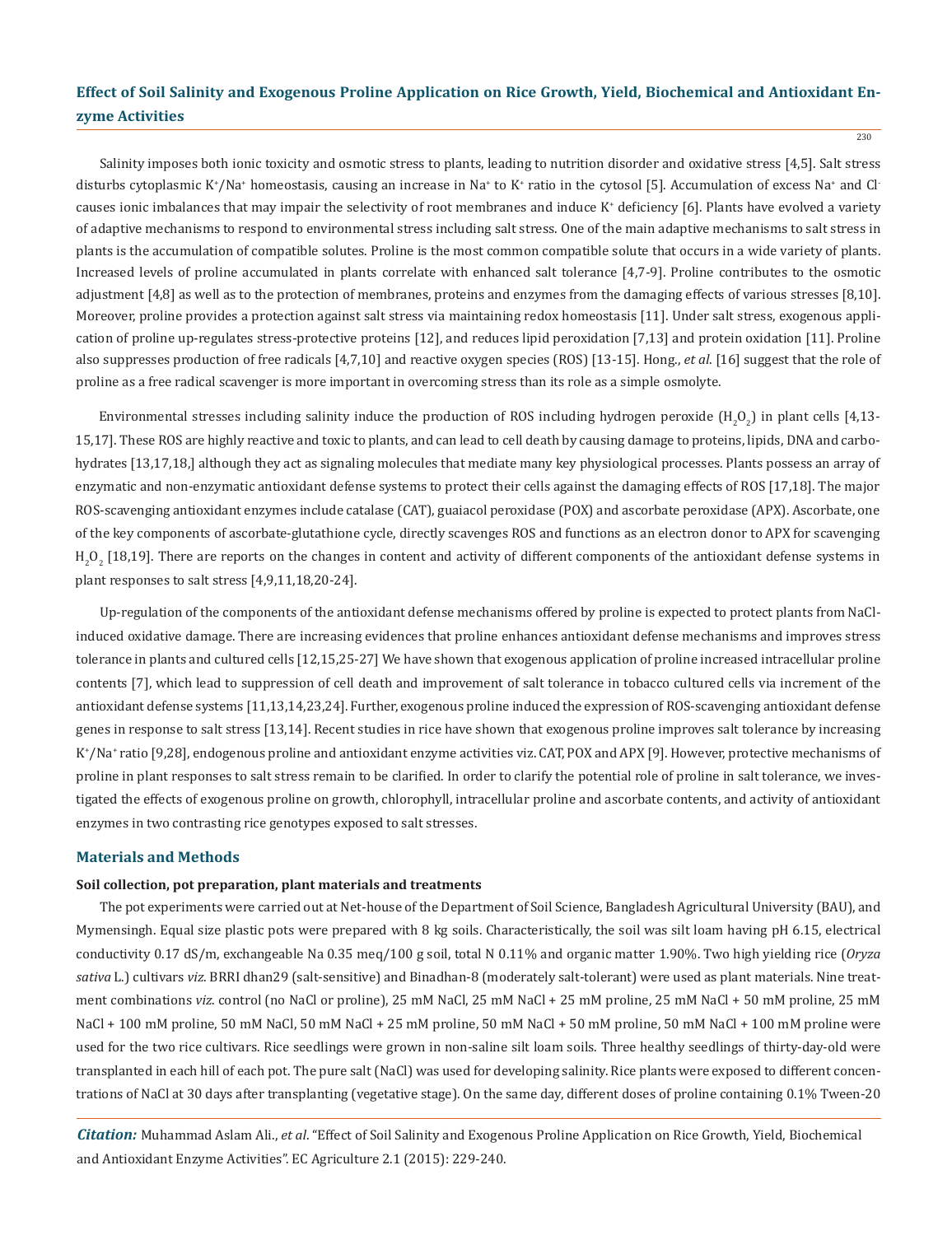were sprayed on the leaves at a volume of 25 mL per plant as per treatment. Similarly, proline was applied at 65 days after transplanting (panicle initiation stage) as per treatment. The experiment was laid out in a completely randomized design with four replications.

#### **Management practices, crop harvesting and data recording**

Normal water was used as irrigation. Fertilization and other management practices were performed as and when required. At 45 days after transplanting (15 days after first proline application), healthy green leaves were detached from the plants for the determination of chlorophyll, proline and ascorbate contents, and activity of antioxidant enzymes such as CAT, POX and APX. The crop was harvested at full maturity. Grain and straw yields and plant parameters were recorded. K and Na contents were measured from grain and straw samples.

#### **Assay of chlorophyll contents**

Chlorophyll content was measured according to Porra., *et al*. [29]. An aliquot amount of fresh green leaf was suspended in 10 mL of 80% acetone, mixed well and kept at room temperature in the dark for 7 days. The supernatant was collected after centrifugation at 5000 rpm for 15 min. After that, the absorbance was recorded at 645 nm and 663 nm using a spectrophotometer.

#### **Assay of intracellular proline contents**

Proline content was measured according to the method of Bates., *et al*. [30]. An aliquot amount of fresh green leaf was homogenized in 10 mL of 3% sulfosalicylic acid and the homogenate was centrifuged at 5000 rpm for 15 min. Two milliliters of the supernatant were reacted with 2 mL of acid ninhydrin (1.25 g ninhydrin dissolved in 30 mL of glacial acetic acid and 20 mL of 6 M phosphoric acid) and 2 mL of glacial acetic acid for 1 hr at 100°C and the reaction was then terminated in an ice bath. The colored reaction mixture was extracted with 4 mL of toluene and the absorbance was recorded at 520 nm. Proline content was calculated from a standard curve.

#### **Assay of ascorbate contents**

Ascorbate content was determined by 2,6-dichlorophenolindophenol visual titration method where ascorbate stoichiometrically reduces the dye 2,6-dichlorophenolindophenol to colorless compound. A quantity of 0.5 g green leaf with 10 mL of 3% of metaphosphoric acid solution was blended in a blender to yield homogenous extract. The whole extract was then filtered through a piece of cheese cloth and washed with 3% metaphosphoric acid solution. Ten milliliters of aliquot of the filtrate in triplicate were titrated against the standardized dye.

#### **Preparation of enzyme extract**

An aliquot amount of fresh green leaf was homogenized with 5 mL of 50 mM Tris-HCl buffer (pH 8.0) for CAT, and 50 mM KH $_2$ PO $_4$ buffer (pH 7.0) for POX and APX. The homogenate was centrifuged at 5000 rpm for 20 min and the supernatant was then used as enzyme extract.

#### **Assay of antioxidant enzymes**

CAT (EC: 1.11.1.6) activity was determined according to the method of Aebi [31]. The reaction mixture consisted of 50 mM Tris-HCl buffer (pH 8.0), 0.25 mM EDTA, 20 mM H<sub>2</sub>O<sub>2</sub> and 25 µL of enzyme extract. The reaction was started by the addition of H<sub>2</sub>O<sub>2</sub>. The activity was calculated from the decrease in absorbance at 240 nm for 2 min when the extinction coefficient was 40 mM<sup>-1</sup> cm<sup>-1</sup>. POX (EC: 1.11.1.7) activity was determined according to Nakano and Asada (1981). The reaction buffer solution contained 50 mM KH $_2$ PO $_4$  buffer (pH 7.0),  $0.1$  mM EDTA,  $0.1$  mM  $H_2O_{2'}$  and  $10$  mM guaiacol. The reaction was started by adding enzyme extract to the reaction buffer solution. The activity was calculated from change in absorbance at 470 nm for 30 sec where an extinction coefficient is 26.6 mM $<sup>1</sup>$  cm<sup>-1</sup>. APX (EC:</sup>  $1.11.1.11$  activity was measured following the method of Nakano and Asada [32]. The reaction buffer solution contained 50 mM KH $_2$ PO $_4$ buffer (pH 7.0), 0.1 mM EDTA, 0.1 mM H<sub>2</sub>O<sub>2</sub>, and 0.5 mM ascorbate. The reaction was started by the addition of enzyme extract to the reaction buffer solution. The activity was calculated from the change in absorbance at 290 nm for 1 min when the extinction coefficient was 2.8 mM<sup>-1</sup> cm<sup>-1</sup>.

*Citation:* Muhammad Aslam Ali., *et al*. "Effect of Soil Salinity and Exogenous Proline Application on Rice Growth, Yield, Biochemical and Antioxidant Enzyme Activities". EC Agriculture 2.1 (2015): 229-240.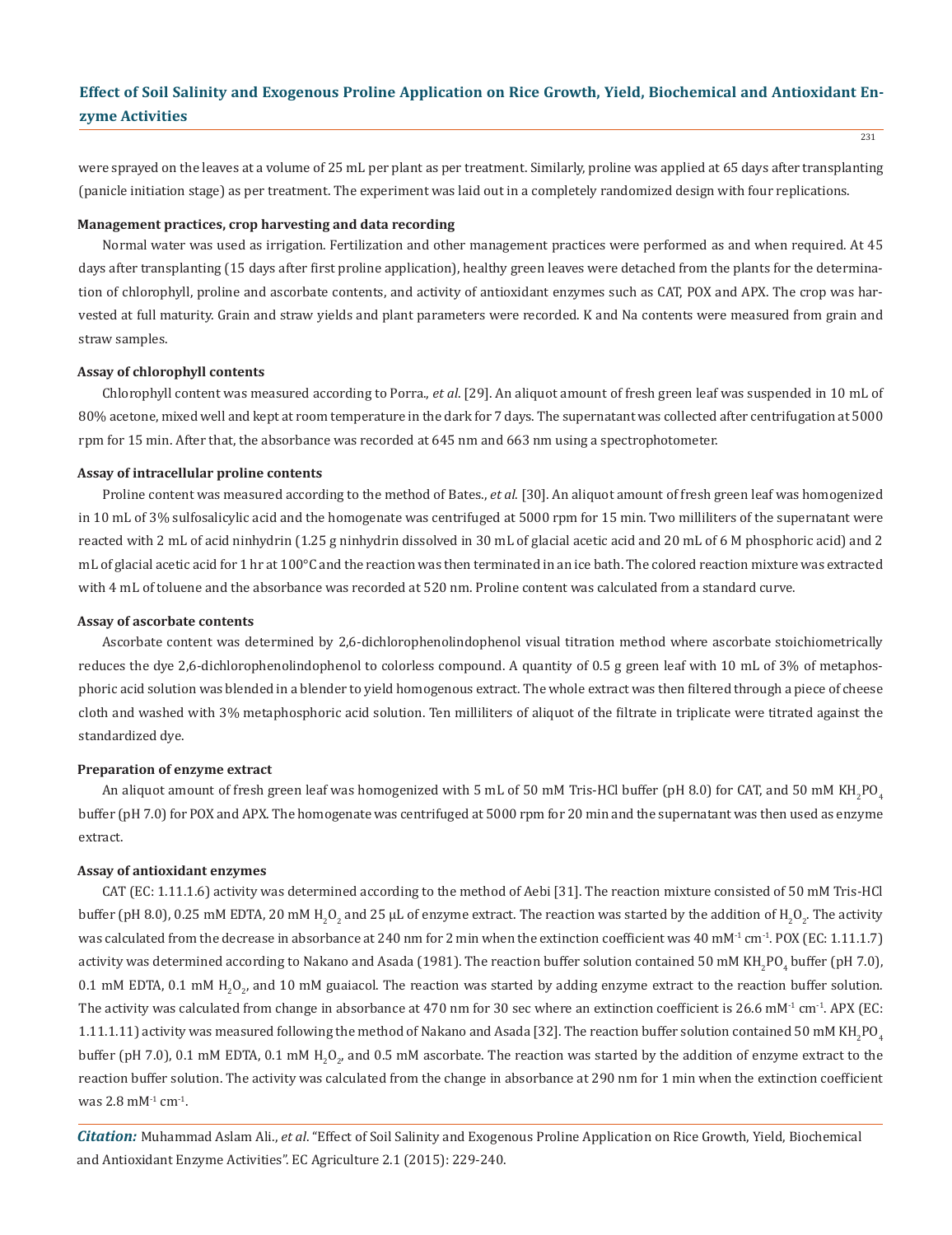#### **Preparation of plant samples for the determination of K and Na**

Grain and straw samples were dried in an oven at about 65°C for 48 hours and then ground in a grinding machine to pass through a 20 mesh sieve. Grinding samples of 0.5 g (grain and straw, separately) were transferred into 100 mL digestion vessel. Ten milliliters of diacid mixture (HNO $_3$ :HClO $_4$  = 2:1) were added into the vessel. After leaving for a while, the flasks were heated at a temperature slowly raised to 200°C. Heating was stopped when the dense white fume of HClO<sub>4</sub> occurred. After cooling, the content was taken into a 50 mL volumetric flask and the volume was made with distilled water. This digest was used for the determination of K and Na.

#### **Determination of K and Na**

Five milliliters digest for grain and 2 mL digest for straw were taken, and both digests are diluted to make a desired concentration. Then K and Na contents were determined using a flame photometer according to Brown and Lilleland [33].

#### **Statistical Analysis**

Data were analyzed statistically using analysis of variance with the help of software package of MSTAT-C. The significant differences between mean values were compared by Duncan's Multiple Range Test. Differences at *P* < 0.05 were considered significant.

#### **Results**

#### **Growth and yield of rice**

Salt stress caused a significant reduction in growth and yield of salt-sensitive (BRRI dhan29) and salt-tolerant (Binadhan-8) rice (Table 1). NaCl stress at 50 mM caused a drastic reduction in growth parameters of both rice cultivars. Neither salt-sensitive nor salttolerant rice produced effective tillers as well as grains after exposure to 50 mM NaCl stress. It was also observed that all plants of both cultivars died within 15 days after exposure to 50 mM NaCl stress. Foliar application of proline (25-100 mM) resulted in an increase in growth, yield contributing characters and yield of both rice cultivars in response to 25 mM NaCl stress. It is important to note that salt-tolerant (Binadhan-8) rice cultivar produced effective tillers and grains at 50 mM NaCl with 100 mM proline application, although salt-sensitive rice cultivar (BRRI dhan29) failed to do so (Table 1).

#### **Chlorophyll contents in rice**

Chlorophyll a content was significantly decreased in salt-tolerant rice in response to salt stress, although chlorophyll b and total chlorophyll contents were significantly lower in both salt-sensitive and salt-tolerant rice cultivars during salt stress than non-stress (Table 2). On the contrary, foliar application of proline showed significant increases in chlorophyll a, b and total chlorophyll contents in both rice cultivars with 25 mM NaCl stress condition. At 50 mM NaCl stress, exogenous proline also offered a significant amount of chlorophyll contents in salt-tolerant rice (Table 2).

#### **Intracellular proline contents in rice**

Salt stress significantly increased intracellular proline levels in salt-sensitive rice but decreased in salt-tolerant rice (Figure 1A). Exogenous proline showed a significant increase in proline accumulation in both rice varieties at 25 mM NaCl stress. The proline accumulation was much higher in salt-tolerant rice than salt-sensitive when 50 or 100 mM proline was exogenously applied at NaCl-stressed plants. Additionally, the intracellular proline level was higher in plants treated with 50 mM NaCl + 100 mM proline than 25 mM NaCl (Figure 1A).

#### **Ascorbate contents in rice**

Ascorbate contents were measured in rice to investigate whether exogenous proline influenced antioxidant defense system (Figure 1B). Ascorbate contents in salt-sensitive rice was not affected by salt stress, but significantly increased in salt-tolerant rice. Exogenous application of proline showed a significant increase in ascorbate contents in salt-sensitive rice at 25 mM NaCl stress, however, no increase of ascorbate contents was observed in salt-tolerant rice. On the contrary, 100 mM proline resulted in a significant increase in ascorbate content in salt-tolerant rice responses to 50 mM NaCl stress (Figure 1B).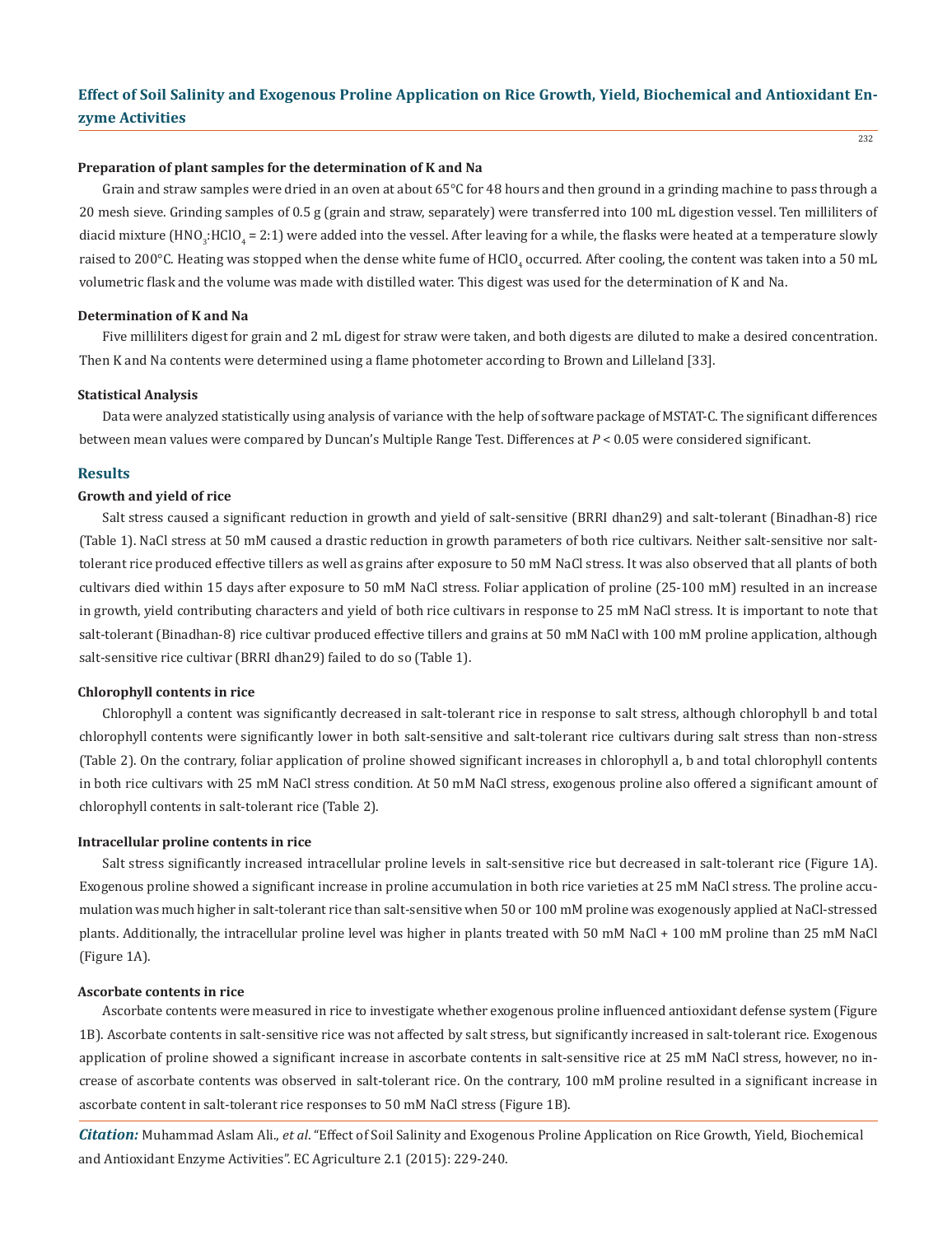233

| <b>Treatments</b>                          | <b>BRRI</b> dhan29                          |                                      |                                            |                                  | <b>Binadhan-8</b>                           |                                      |                                     |                                  |
|--------------------------------------------|---------------------------------------------|--------------------------------------|--------------------------------------------|----------------------------------|---------------------------------------------|--------------------------------------|-------------------------------------|----------------------------------|
|                                            | <b>Plant dry</b><br>weight<br>$(g$ /pot $)$ | No. of<br>effective<br>tillers /hill | <b>No. of filled</b><br>grains/<br>panicle | Grain<br>weight<br>$(g$ /pot $)$ | <b>Plant dry</b><br>weight<br>$(g$ /pot $)$ | No. of<br>effective<br>tillers /hill | No. of filled<br>grains/<br>panicle | Grain<br>weight<br>$(g$ /pot $)$ |
| $T_0$ : Control                            | 49.3a                                       | 20a                                  | 141a                                       | 45.3a                            | 57.1a                                       | 22a                                  | 135a                                | 45.0a                            |
| $T1: 25$ mM NaCl                           | 15.0c                                       | 9d                                   | 119c                                       | 20.1e                            | 15.5d                                       | 8d                                   | 81e                                 | 16.5d                            |
| $T_2$ : 25 mM NaCl+25<br>mM proline        | 32.5b                                       | 13c                                  | 139a                                       | 36.9b                            | 24.2c                                       | 13 <sub>b</sub>                      | 99d                                 | 27.4c                            |
| $T_a$ : 25 mM NaCl+50<br>mM proline        | 33.8b                                       | 15 <sub>b</sub>                      | 126b                                       | 32.8d                            | 28.1b                                       | 12c                                  | 120 <sub>b</sub>                    | 32.5b                            |
| $T_a$ : 25 mM NaCl+100<br>mM proline       | 32.4b                                       | 13c                                  | 139a                                       | 34.5c                            | 28.2b                                       | 13 <sub>b</sub>                      | 105c                                | 29.6c                            |
| $T_c$ : 50 mM NaCl                         | 4.51d                                       | ND.                                  | <b>ND</b>                                  | <b>ND</b>                        | 2.79f                                       | <b>ND</b>                            | <b>ND</b>                           | <b>ND</b>                        |
| $T_c$ : 50 mM NaCl+25<br>mM proline        | 4.65d                                       | <b>ND</b>                            | <b>ND</b>                                  | <b>ND</b>                        | 4.50e                                       | <b>ND</b>                            | <b>ND</b>                           | <b>ND</b>                        |
| $T_{7}$ : 50 mM NaCl+50<br>mM proline      | 4.69d                                       | <b>ND</b>                            | <b>ND</b>                                  | <b>ND</b>                        | 3.58ef                                      | ${\rm ND}$                           | <b>ND</b>                           | <b>ND</b>                        |
| $T_{\circ}$ : 50 mM NaCl+100<br>mM proline | 5.58d                                       | N <sub>D</sub>                       | <b>ND</b>                                  | <b>ND</b>                        | 14.8d                                       | 6e                                   | 59f                                 | 12.9e                            |
| SE(t)                                      | 5.65                                        | 2.63                                 | 23.44                                      | 6.33                             | 5.75                                        | 2.52                                 | 18.11                               | 5.48                             |
| $CV\%$                                     | 4.92                                        | 4.31                                 | 2.62                                       | 4.65                             | 3.87                                        | 4.06                                 | 3.17                                | 8.65                             |

*Table 1: Effect of proline on the growth and yield of BRRI dhan29 and Binadhan-8 rice under salt stress.*

*"ND" (not detected) indicates no plants survived during the data recording. ND samples were not considered for statistical analysis. Values represent the mean from four replications. Same letter in a column represents insignificant difference at P < 0.05.*

| <b>Treatments</b>                         |                         | <b>BRRI</b> dhan29      |                                  | Binadhan-8              |                         |                                  |
|-------------------------------------------|-------------------------|-------------------------|----------------------------------|-------------------------|-------------------------|----------------------------------|
|                                           | $Chl-a$<br>$(\mu g/ml)$ | $Chl-b$<br>$(\mu g/ml)$ | <b>Total Chl</b><br>$(\mu g/ml)$ | $Chl-a$<br>$(\mu g/ml)$ | $Chl-b$<br>$(\mu g/ml)$ | <b>Total Chl</b><br>$(\mu g/ml)$ |
| $T_{0}$ : Control                         | 5.51d                   | 9.98a                   | 15.5a                            | 5.40 <sub>b</sub>       | 8.98c                   | 14.4b                            |
| $T1: 25$ mM NaCl                          | 5.66d                   | 7.20c                   | 12.9b                            | 4.96с                   | 6.46e                   | 11.4c                            |
| $T2: 25$ mM NaCl + 25 mM proline          | 6.66b                   | 8.42b                   | 15.1a                            | 5.45b                   | 9.31bc                  | 14.7ab                           |
| $T2: 25$ mM NaCl + 50 mM proline          | 6.97a                   | 8.32b                   | 15.4a                            | 5.58b                   | 9.88a                   | 15.5a                            |
| $T_a$ : 25 mM NaCl + 100 mM proline       | 6.25c                   | 8.19b                   | 14.4a                            | 6.89a                   | 8.19d                   | 15.1ab                           |
| $T_s$ : 50 mM NaCl                        | <b>ND</b>               | <b>ND</b>               | N <sub>D</sub>                   | <b>ND</b>               | <b>ND</b>               | <b>ND</b>                        |
| $T_c$ : 50 mM NaCl + 25 mM proline        | <b>ND</b>               | <b>ND</b>               | <b>ND</b>                        | <b>ND</b>               | <b>ND</b>               | N <sub>D</sub>                   |
| $Tz: 50$ mM NaCl + 50 mM proline          | <b>ND</b>               | <b>ND</b>               | <b>ND</b>                        | <b>ND</b>               | <b>ND</b>               | <b>ND</b>                        |
| $T_{\circ}$ : 50 mM NaCl + 100 mM proline | <b>ND</b>               | <b>ND</b>               | N <sub>D</sub>                   | 5.67b                   | 9.57ab                  | 15.2ab                           |
| $SE(\pm)$                                 | 1.10                    | 1.50                    | 2.59                             | 0.96                    | 1.49                    | 2.43                             |
| $CV\%$                                    | 4.60                    | 6.19                    | 10.21                            | 6.55                    | 4.79                    | 6.84                             |

*Table 2: Chlorophyll contents in salt sensitive and salt-tolerant rice influenced by proline under salt stress. "ND" (not detected) indicates no plants survived during the estimation. Values represent the mean from four replications. Same letter in a column represents insignificant difference at p < 0.05.*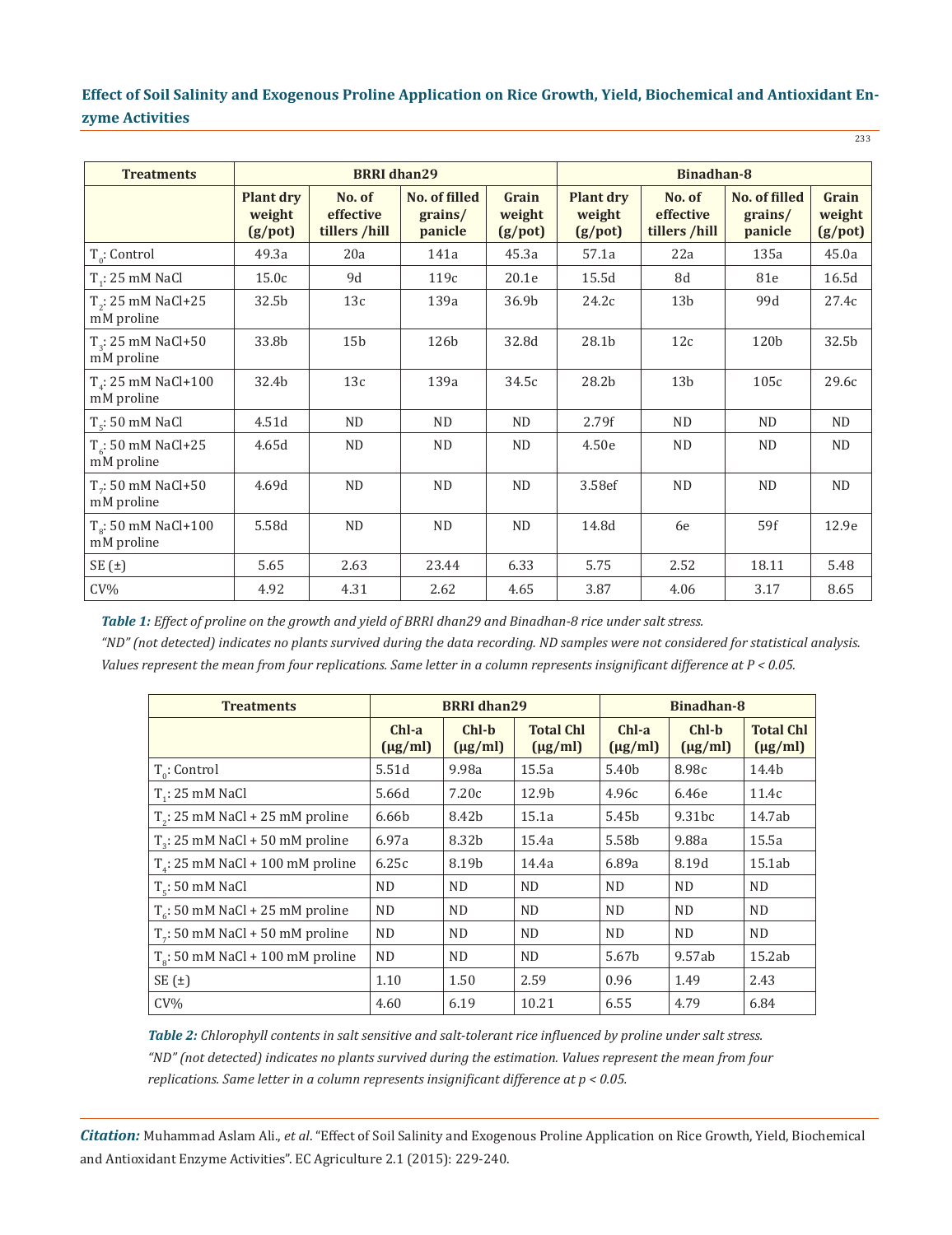234



*Figure 1: Ascorbate (A) and intracellular proline (B) contents in salt-sensitive and salt-tolerant rice induced by exogenous proline under salt stress. "ND" (not detected) indicates no plants survived during the estimation. Values represent the mean ± SE from four replications. For the same rice cultivar, bars with the same letters are not significantly different at P < 0.05.*

#### *Treatment Details*

*T0 : control (no NaCl or proline), T1 : 25 mM NaCl, T<sup>2</sup> : 25 mM NaCl+25 mM proline, T<sup>3</sup> : 25 mM NaCl+50 mM proline, T<sup>4</sup> : 25 mM NaCl+100 mM proline, T5 : 50 mM NaCl, T<sup>6</sup> : 50 mM NaCl+25 mM proline, T<sup>7</sup> : 50 mM NaCl+50 mM proline, T<sup>8</sup> : 50 mM NaCl+100 mM proline.*

#### **Activity of antioxidant enzymes in rice**

We investigated whether proline enhanced the activities of  $\rm H_2O_2$ -scavenging antioxidant enzymes (Figure 2B-D). Salt stress caused significant reductions in CAT, POX and APX activities in salt-sensitive rice, and POX activity in salt-tolerant rice. Proline application showed significant increases in CAT, POX and APX activities of salt-sensitive rice in response to salt stress. In salt-tolerant rice, salt stress resulted in an increase in CAT activity, and this increase was more prominent in the presence of proline. It was also observed that CAT activity was significantly higher at 50 mM NaCl + 100 mM proline than non-stress. POX activities were significantly increased in salt-tolerant rice cultivar under different concentrations of proline application at 25 mM NaCl or even 50 mM NaCl stress condition. APX activity was also increased in salt-tolerant rice cultivar under salt stress, although exogenous application of proline did not show any increase in APX activity (Figure 2D).

#### **K+/Na+ ratio in rice**

Salt stress significantly decreased K<sup>+</sup>/Na<sup>+</sup> ratio in both salt-sensitive and salt-tolerant rice cultivars (Figure 3A, B). Exogenous proline increased straw K\*/Na\* ratio in both cultivars but these increases were not consistent. The straw K\*/Na\* ratio was also high in salt-tolerant rice when exposed to 50 mM NaCl with 100 mM proline (Figure 3A). The grain K\*/Na\* ratio was higher in salt-tolerant rice than salt-sensitive rice even exposure to NaCl and proline (Figure 3B). However, exogenous proline resulted in a significant increase in grain K<sup>+</sup> /Na<sup>+</sup> ratio in both cultivars (Figure 3B).

#### **Changes in soil properties**

We investigated the changes in soil properties such as pH, EC, exchangeable Na, organic matter and total N of post-harvest soils (Table 3). A considerable increase in soil pH, EC and exchangeable Na was observed under NaCl stress. No remarkable changes in soil organic matter and total N were observed due to NaCl stress. Foliar proline treatments on rice cultivars had no influence on soil properties under salt stress conditions (Table 2).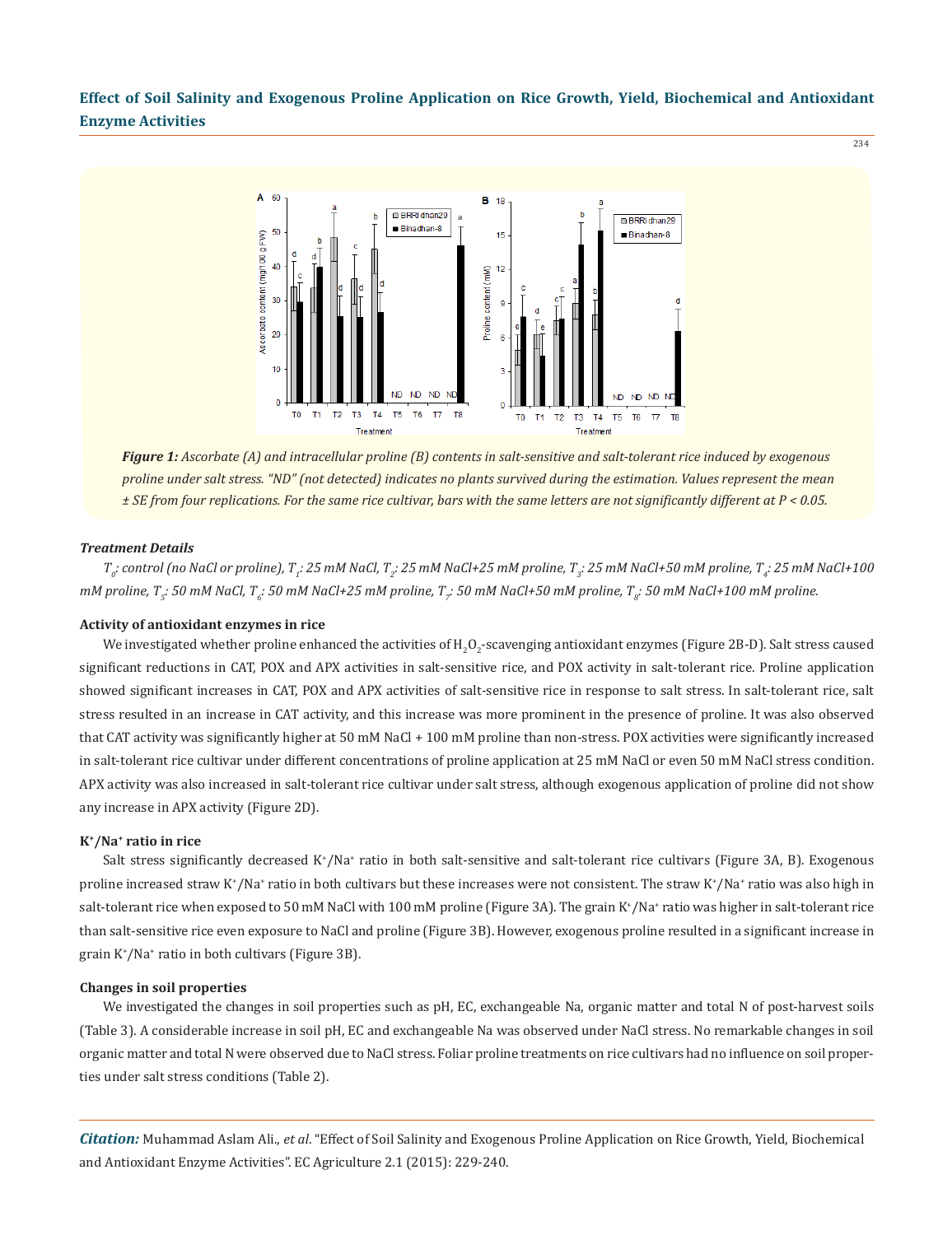235



*Figure 2: Activities of antioxidant enzymes CAT (B), POX (C) and APX (D) in salt-sensitive and salt-tolerant rice induced by exogenous proline under salt stress. The activity was expressed in μmol/min/g FW. "ND" (not detected) indicates no plants survived during the estimation. Values represent the mean ± SE from four replications. For the same rice cultivar, bars with the same letters are not significantly different at P < 0.05.*



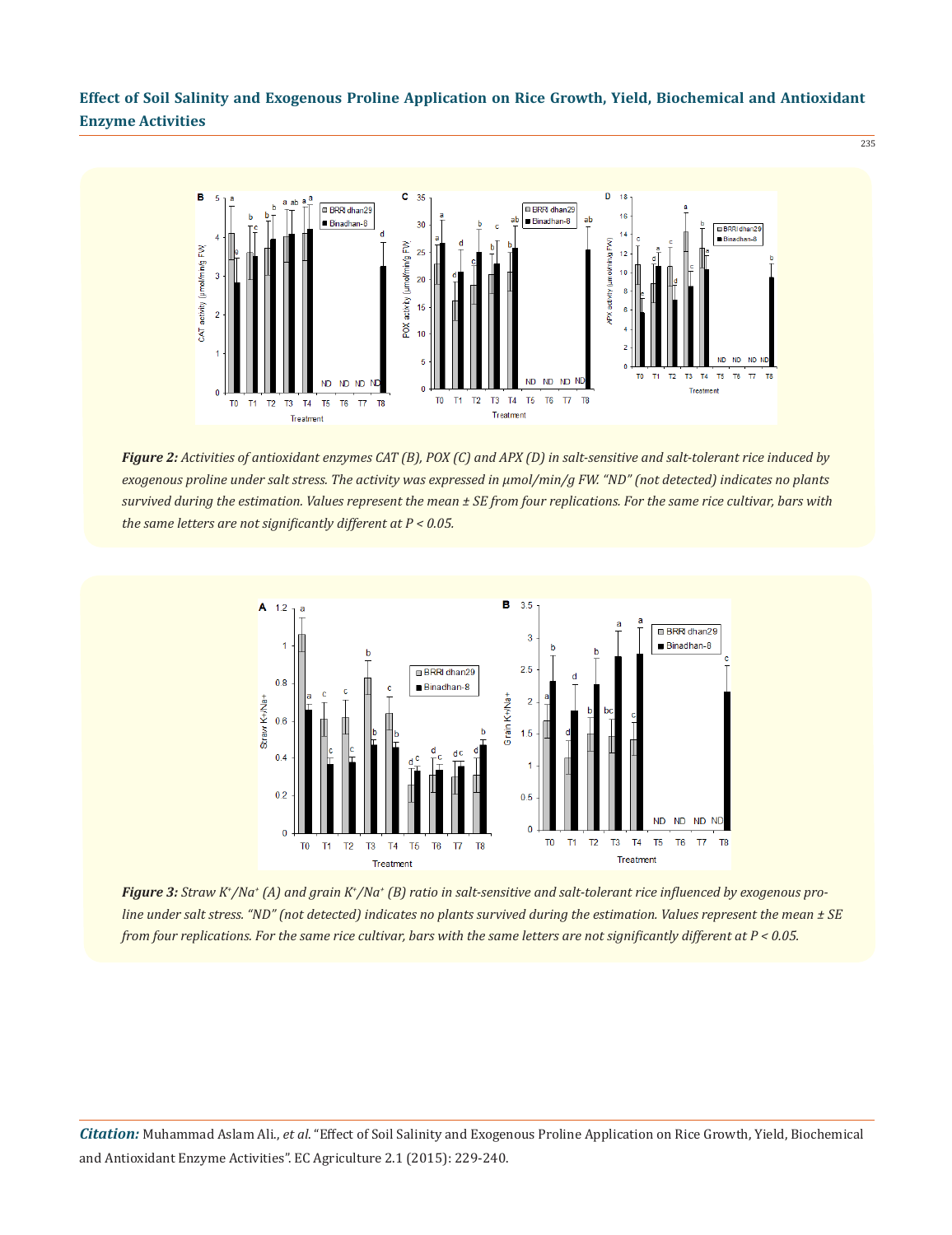236

#### **Discussion**

#### **Protective effects of proline on growth and yield**

In the present study, we investigated the protective effects of exogenous proline on rice against NaCl-induced damage. Previously we have shown that exogenous proline improves cell growth and suppresses cell death in tobacco cultured cells induced by salt stress [7,13,14,23,24,]. Sobahan., *et al*. [28] have shown that exogenous proline improves salt tolerance in salt-sensitive rice more effectively than salt-tolerant rice. In this experiment, exogenous proline increased growth and yield of both salt-sensitive and salt-tolerant rice at 25 mM NaCl stress (Table 1). Further, salt-tolerant rice plants survived and produced effective tillers and grains in response to 50 mM NaCl stress in the presence of 100 mM proline. In contrast, none of plants of both cultivars survived in response to 50 mM NaCl stress even application of 25-100 mM proline (Table 1). There are increasing evidences that exogenously supplied proline improves growth of a variety of plant species in response to salt stress [9,12,26,27,34]. These results suggest that the adverse effects of salt stress on plants could be alleviated by application of proline. These results also suggest that salt-tolerant plant over expressing proline accumulation could contribute to the improvement of salinity tolerance.

#### **Chlorophyll contents**

Chlorophyll is one of the most important pigment components of a plant. Measurement of chlorophyll content provides the quantitative information about photosynthesis. Chlorophyll content may vary due to varying salt stress levels, affecting plant growth and development. The reduction in plant growth in the present investigation subjected to salinity is associated with a decreased rate of photosynthetic capacity. Chlorophyll contents in both salt-sensitive and salt-tolerant rice decreased due to salt stress whereas this decrease was alleviated by exogenous application of proline (Table 2). Similarly, there are evidences that salinity leads to a decrease in chlorophyll contents in rice genotypes [28,35,36]. Some authors have also shown that exogenous proline reduces the adverse effects of salt stress by increasing photosynthetic activity and chlorophyll contents in a variety of plants including rice [28,34,37], indicating that improved plant growth of rice cultivars due to exogenous proline under salt stress might be positively correlated with an increased rate of photosynthetic capacity.

#### **Intracellular proline contents**

Increased levels of proline accumulated in plants correlate with improved salt tolerance [7-9]. Exogenous application of proline remarkably increases proline accumulation under NaCl stress and mitigates NaCl-induced growth inhibition [7,23], indicating that uptake of compatible solutes plays an important role in adaptation to osmotic stress caused by salinity. A significant increase in intracellular proline content was observed in salt-sensitive rice but not in salt-tolerant rice responses to salt stress (Figure 1B). Exogenous proline increased the intracellular proline levels in both rice cultivars which were positively associated with the improvement of salt tolerance (Figure 1B). Similar to our results, Summart., *et al*. [38] and Nounjan., *et al*. [9] showed that salt stress caused an increase in proline accumulation in rice. Nounjan., *et al*. [9] also showed that exogenous application of proline increased endogenous proline in rice plants. The concentration of proline, however, is not high enough to adjust the osmotic potential in some plants under salt stress [39]. Proline has been suggested to function as an antioxidant in protecting cells against the damaging effects of various stresses since proline scavenges free radicals and suppresses ROS accumulation [4,7,10,13,14,25].

#### **Antioxidant defense mechanisms**

Up-regulation of the antioxidant defense mechanisms correlates with the alleviation of oxidative damage and improved tolerance to salinity [4,11,20-24]. Plants employ both enzymatic and non-enzymatic antioxidant defense systems against NaCl-induced oxidative damage. This defense system is impaired due to salt stress. On the contrary, proline enhances antioxidant defense mechanisms against NaCl-induced damage and improves salt tolerance in various plants as well as in cultured cells [7,9,11-14,23-27]. In order to elucidate the antioxidant defense mechanism of proline, we measured ascorbate content and activities of major H2O2-scavenging antioxidant enzymes CAT, POX and APX. In plant cells, ascorbate is a major antioxidant that directly scavenges ROS and act as an electron donor to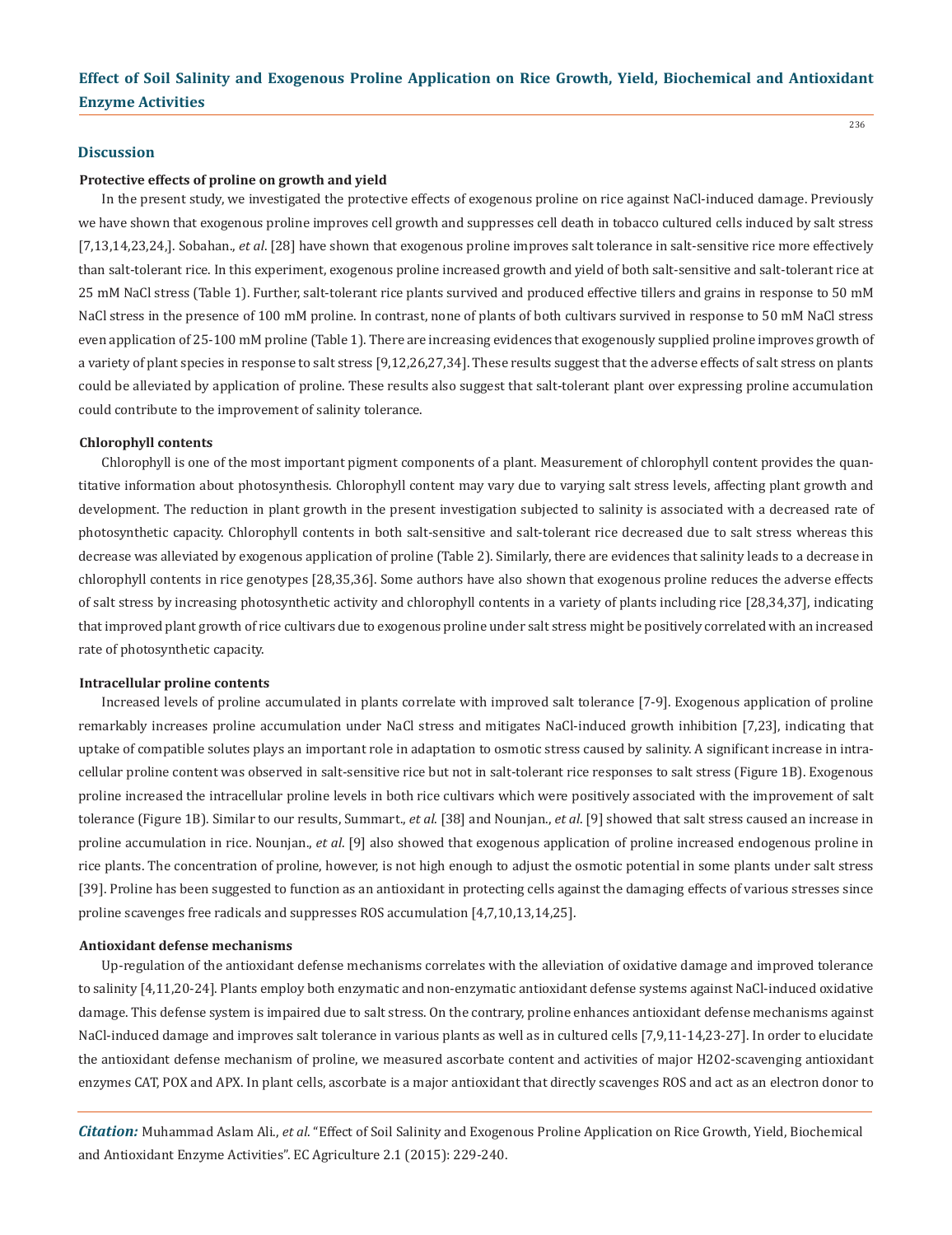APX for scavenging H<sub>2</sub>O<sub>2</sub> involved in the ascorbate-glutathione cycle [18,19]. A significant increase in ascorbate content was observed in salt-tolerant but not in salt-sensitive rice responses to salinity (Figure 2A). The opposite results were observed in the presence of proline at 25 mM NaCl stress although 100 mM proline significantly increased ascorbate content in salt-tolerant rice at 50 mM NaCl stress (Figure 2A). Several authors have shown that salt stress leads to a decrease in ascorbate content in salt-sensitive cultivars [20- 24,40,41]. An increase in ascorbate contents has been reported in tobacco cultured cells under NaCl stress in the presence of exogenous proline [24]. The biosynthetic capacity of ascorbate is impaired under stress conditions because the ascorbate pool is generally determined by its rates of not only regeneration but also synthesis [42]. However, increased ascorbate contents in proline-treated plants under salinity are probably due to its regeneration or synthesis process accelerated by proline or decreased activity of APX where ascorbate is used as a reductant.

The metabolism of  $\mathtt{H_2O_2}$  is mainly dependent on antioxidant enzymes such as CAT and POXs localized in almost all compartments of plant cells. It has been reported that the increase in antioxidant enzyme activities is involved in eliminating  ${\tt H_2O_2}$  from salt-stressed roots [43]. In this experiment, salt stress caused a reduction in CAT and POX activities in salt-sensitive and POX activity in salt-tolerant rice whereas these reductions in both rice cultivars were suppressed by exogenous application of proline (Figure 2B) (Figure C). Similar results have also been demonstrated by several authors [9,12,23] who observed that CAT and POX activities decreased under salt stress but increased in the presence of proline. The increased CAT and POX activities in the presence of proline suggest that exogenous proline is able to effectively detoxify  ${\rm H_2O_2}$  generated by salt stress.

APX is widely considered as a major H<sub>2</sub>O<sub>2</sub>-scavenging enzyme in plants [32] when CAT activity is suppressed and endogenous level of  $H_2O_2$  is enhanced [44]. Similar to our previous results in tobacco cultured cells [23,24], APX activity in rice plants was higher than that of CAT activity (Figure 2B,D), indicating that  $\rm H_2O_2$  was mostly detoxified by APX using ascorbate as a reductant. In the present study, salt stress leads to a decrease in APX activity in salt-sensitive rice but an increase in salt-tolerant rice (Figure 2D). On the other hand, exogenous proline results in an increase in salt-sensitive but not in salt-tolerant rice induced by salt stress (Figure 2D). These results are in agreement with our previous results observed in NaCl-unadapted tobacco cultured cells [24], suggesting that exogenous proline could contribute to the detoxification of  $\rm H_2O_2$  by increasing APX activity in salt-sensitive plant during salt stress.

#### **K+/Na+ ratio**

A low ratio of Na<sup>+</sup> to K<sup>+</sup> in the cytosol is essential for normal cellular functions of plants. Na<sup>+</sup> competes with K<sup>+</sup> uptake, causing an increase in Na $^*$  to K $^*$  ratio in the cytosol under salt stress, resulting in accumulation of toxic levels of Na $^*$  and insufficient K $^*$  concentrations for enzymatic reactions and osmotic adjustment [5,45]. Exogenously supplied proline reduces Na<sup>+</sup> accumulation and increases K+ /Na<sup>+</sup> ratio under salt stress [9,28,34]. In contrast, exogenous proline has been shown to alleviate the inhibition of NaCl-induced cell growth without improving a ratio of K\* to Na\* [7]. Salt stress significantly reduced K\*/Na\* ratio in both rice cultivars whereas this K\*/ Na+ ratio was increased by proline application under NaCl stress (Figure 3A,B). These results indicate that exogenous proline contributes to the reduction of Na uptake as well as increment of K uptake under salt stress condition.

#### **Changes in soil properties**

Saline soils have detrimental effects on soil physical and chemical properties, and cause nutrient deficiencies [46]. It was observed that salt stress considerably increased soil pH, EC and exchangeable Na, whereas no remarkable changes in organic matter and total N were observed after harvest of rice in soil (Table 3). Similar results have also been found in our previous report [47]. Under salt stress, foliar application of proline did not affect soil properties after post-harvest (Table 3).

*Citation:* Muhammad Aslam Ali., *et al*. "Effect of Soil Salinity and Exogenous Proline Application on Rice Growth, Yield, Biochemical and Antioxidant Enzyme Activities". EC Agriculture 2.1 (2015): 229-240.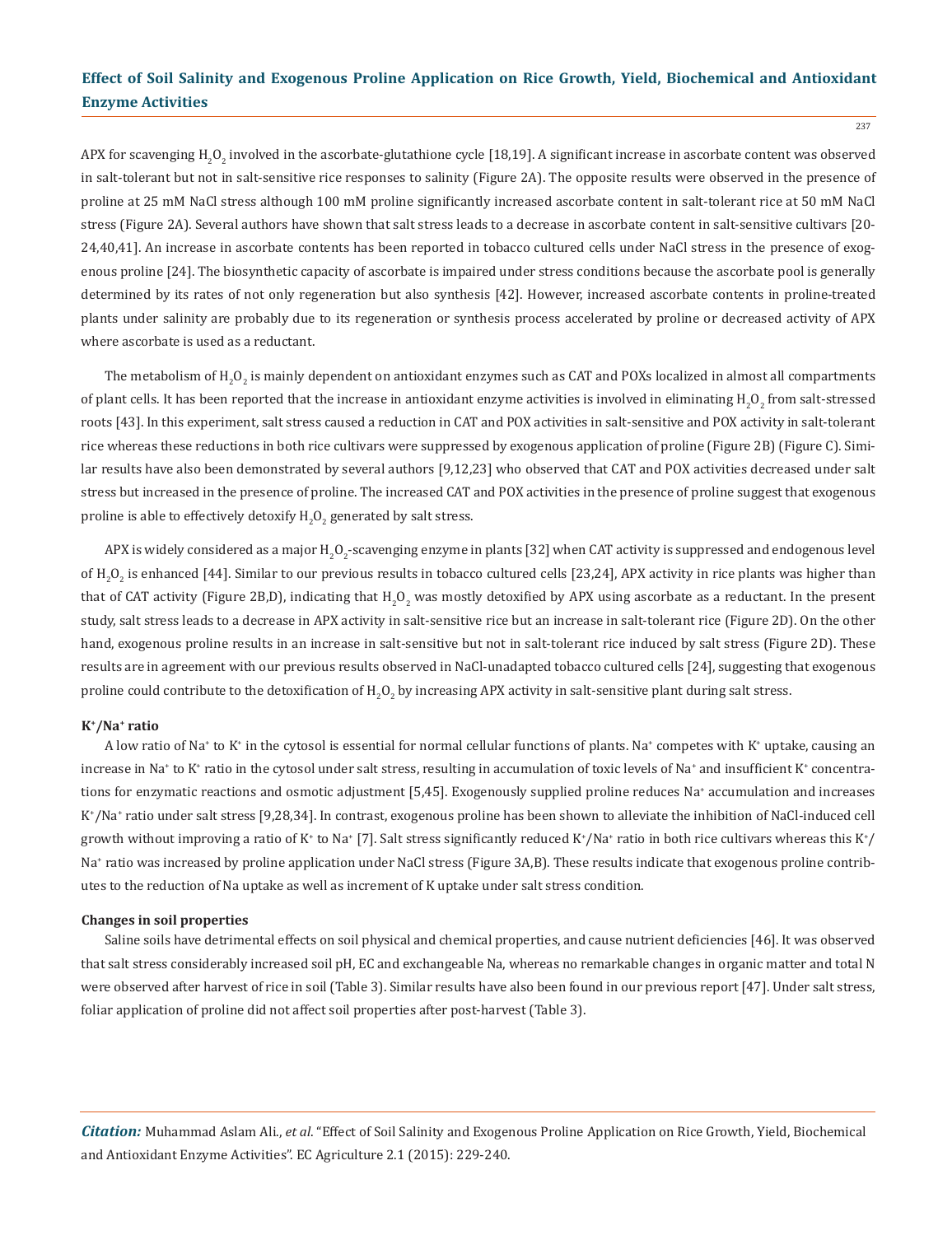| <b>Treatment</b>                   | <b>Soil properties</b> |                                                    |                                     |                                  |               |  |  |
|------------------------------------|------------------------|----------------------------------------------------|-------------------------------------|----------------------------------|---------------|--|--|
|                                    | Soil pH                | $EC$ (dS m <sup>-1</sup> )<br>$(soil:water = 1:5)$ | <b>Exchangeable</b><br>Na (me/100g) | <b>Organic</b><br>matter $(\% )$ | Total N $(%)$ |  |  |
| $T_{0}$ : Control                  | 6.17                   | 0.180                                              | 0.35                                | 1.88                             | 0.108         |  |  |
| $T_{\rm{.}}$ : 25 mM NaCl          | 6.50                   | 0.583                                              | 0.63                                | 1.84                             | 0.106         |  |  |
| $T_2$ : 25 mM NaCl + 25 mM proline | 6.48                   | 0.582                                              | 0.64                                | 1.84                             | 0.106         |  |  |
| $T_2$ : 25 mM NaCl + 50 mM proline | 6.48                   | 0.580                                              | 0.64                                | 1.85                             | 0.106         |  |  |
| $Ta: 25$ mM NaCl + 100 mM proline  | 6.49                   | 0.582                                              | 0.63                                | 1.85                             | 0.105         |  |  |
| $Tr$ : 50 mM NaCl                  | 6.62                   | 1.971                                              | 1.28                                | 1.82                             | 0.104         |  |  |
| $T_c$ : 50 mM NaCl+25 mM proline   | 6.61                   | 1.970                                              | 1.27                                | 1.83                             | 0.104         |  |  |
| $Tz: 50$ mM NaCl+50 mM proline     | 6.61                   | 1.968                                              | 1.28                                | 1.83                             | 0.104         |  |  |
| $To: 50$ mM NaCl+100 mM proline    | 6.62                   | 1.970                                              | 1.28                                | 1.83                             | 0.105         |  |  |

*Table 3: Changes in soil properties after rice harvest. Values represent the mean from four replications.*

## **Conclusion**

Under salt stress, salt-tolerant plants maintained higher antioxidant defense mechanisms without elevated accumulation of proline while salt-sensitive plants contributed to the accumulation of proline, suggesting that two rice cultivars differentially responded to salinity. Exogenous proline confers tolerance to salt stress in rice by maintaining higher K\*/Na\* ratio, and increasing chlorophyll contents, proline accumulation and antioxidant defense mechanisms. Additionally, Binadhan-8 (salt-tolerant rice) confers tolerance to high salt stress in the presence of high concentration of exogenous proline, probably due to maintaining higher antioxidant defense mechanisms. However, the molecular mechanisms of proline in plant responses to salinity remain to be elucidated. Further studies are needed to elucidate the molecular mechanisms and signaling pathways underlying the role of proline in salt tolerance in plants.

#### **Bibliography**

- 1. Flowers TJ and Yeo AR. "Breeding for salinity resistance in crop plants: where next?" *Australian Journal of Plant Physiology* 22.6 (1995): 875-884.
- 2. FAO. 2008., Land and Plant Nutrition Management Service.
- 3. SRDI. SRMAF Project, 2010.Ministry of Agriculture, Bangladesh, p 1–60.
- 4. Hasegawa PM., *et al*. "Plant cellular and molecular responses to high salinity". *Annual Review of Plant Physiology and Plant Molecu lar Biology* 51 (2000): 463-499.
- 5. Zhu JK. "Regulation of ion homeostasis under salt stress". *Current Opinion in Plant Biology* 6.5 (2003): 441-445.
- 6. Gadallah MAA. "Effects of proline and glycinebetaine on Vicia faba responses to salt stress". *Biologia Plantarum* 42.2 (1999): 249-257.
- 7. Okuma E., *et al*. "Effects of exogenous application of proline and betaine on the growth of tobacco cultured cells under saline conditions". *Soil Science and Plant Nutrition* 50.8 (2004): 1301-1305.
- 8. Ashraf M and Foolad MR. "Roles of glycinebetaine and proline in improving plant abiotic stress resistance". *Environmental and Experimental Botany* 59.2 (2007): 206-216.
- 9. Nounjan N., *et al*. "Exogenous proline and trehalose promote recovery of rice seedlings from salt-stress and differentially modu late antioxidant enzymes and expression of related genes". *Journal of Plant Physiology* 169.6 (2012): 596-604.
- 10. Okuma E., *et al*. "Exogenous proline mitigates the inhibition of growth of Nicotiana tabacum cultured cells under saline condi tions". *Soil Science and Plant Nutrition* 46.1 (2000): 257-263.
- 11. Hoque MA., *et al*. "Proline and glycinebetaine enhance antioxidant defense and methylglyoxal detoxification systems and reduce NaCl-induced damage in cultured tobacco cells". *Journal of Plant Physiology* 165 (2008): 813–824.

*Citation:* Muhammad Aslam Ali., *et al*. "Effect of Soil Salinity and Exogenous Proline Application on Rice Growth, Yield, Biochemical and Antioxidant Enzyme Activities". EC Agriculture 2.1 (2015): 229-240.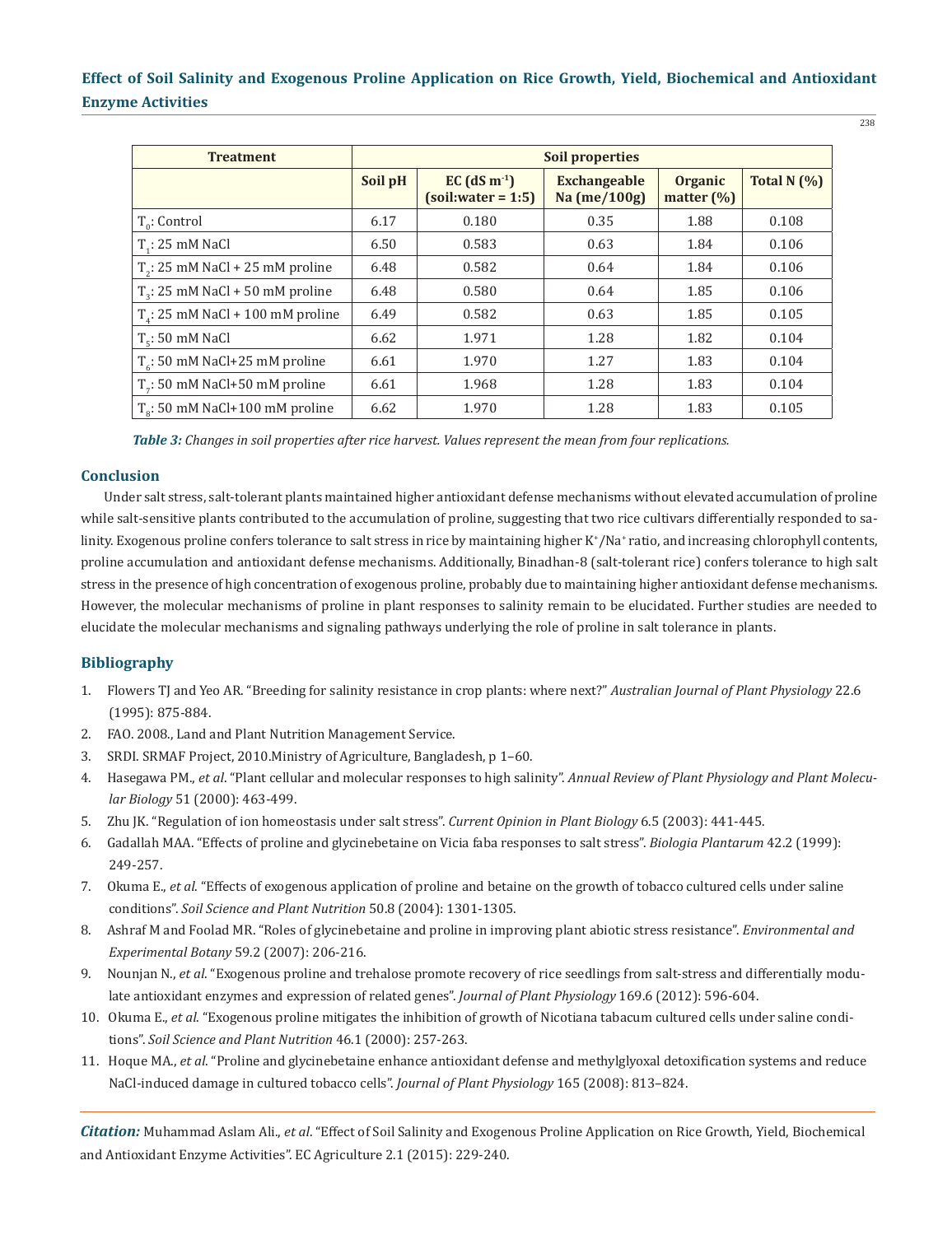- 12. Khedr AHA., *et al*. "Proline induces the expression of salt-stress-responsive proteins and may improve the adaptation of Pancra tium maritimum L. to salt-stress". *Journal of Experimental Botany* 54.392 (2003): 2553-2562.
- 13. Banu MNA., *et al*. "Proline and glycinebetaine induce antioxidant defense gene expression and suppress cell death in cultured tobacco cells under salt stress". *Journal of Plant Physiology* 166.2 (2009): 146-156.
- 14. Banu MNA., *et al*. "Proline and glycinebetaine ameliorated NaCl stress via scavenging of hydrogen peroxide and methylglyoxal but not superoxide or nitric oxide in tobacco cultured cells". *Bioscience, Biotechnology, and Biochemistry* 74.10 (2010): 2043-2049.
- 15. Islam MM., *et al*. "Proline and glycinebetaine confer cadmium tolerance on tobacco Bright Yellow-2 cells by increasing ascorbate glutathione cycle enzyme activities". *Bioscience, Biotechnology, and Biochemistry* 73.10 (2009): 2320-2323.
- 16. Hong Z., *et al*. "Removal of feedback inhibition of 1-pyrroline-5-carboxylate synthetase results in increased proline accumulation and protection of plants from osmotic stress". *Plant Physiology* 122.4 (2000): 1129-1136.
- 17. Apel K and Hirt H. "Reactive oxygen species: metabolism, oxidative stress, and signal transduction". *Annual Review of PlantBiol ogy* 55 (2004): 373-399.
- 18. Noctor G and Foyer CH. "Ascorbate and glutathione: keeping active oxygen under control". *Annual Review of Plant Physiology and Plant Molecular Biology* 49 (1998): 249-279.
- 19. Asada K. "The water-water cycle in chloroplasts: scavenging of active oxygen species and dissipation of excess photons". *Annual Review of Plant Physiology and Plant Molecular Biology* 50 (1999): 601-639.
- 20. Shalata A., *et al*. "Response of the cultivated tomato and its wild salt-tolerant relative Lycopersicon pennellii to salt-dependent oxidative stress: the root antioxidative system". *Physiologia Plantarum* 112 (2001): 487-494.
- 21. Mittova V., *et al*. "Up-regulation of the leaf mitochondrial and peroxisomal antioxidative systems in response to salt-induced oxidative stress in the wild salt-tolerant tomato species Lycopersicon pennellii". *Plant, Cell & Environment* 26.6 (2003): 845-856.
- 22. Mittova V., *et al*. "Coordinate induction of glutathione biosynthesis and glutathione-metabolizing enzymes is correlated with salt tolerance in tomato". *FEBS Letters* 554.3 (2003): 417-421.
- 23. Hoque MA., *et al*. "Exogenous proline mitigates the detrimental effects of salt stress more than exogenous betaine by increasing antioxidant enzyme activities". *Journal of Plant Physiology* 164.5 (2007): 553-61.
- 24. Hoque MA., *et al*. "Exogenous proline and glycinebetaine increase NaCl-induced ascorbate-glutathione cycle enzyme activities, and proline improves salt tolerance more than glycinebetaine in tobacco Bright Yellow-2 suspension-cultured cells". *Journal of Plant Physiology* 164.11 (2007): 1457-1468.
- 25. Islam MM., *et al*. "Exogenous proline and glycinebetaine increase antioxidant enzyme activities and confer tolerance to cadmium stress in cultured tobacco cells". *Journal of Plant Physiology* 166.15 (2009): 1587-1597.
- 26. Ozden M., *et al.* "Effects of proline on antioxidant system in leaves of grapevine (Vitis vinifera L.) exposed to oxidative stress by  $\rm H_2O_2$ ". Scientia Horticulturae 119.2 (2009): 163-168.
- 27. Hossain MA and Fujita M. "Evidence for a role of exogenous glycinebetaine and proline in antioxidant defense and methylglyoxal detoxification systems in mung bean seedlings under salt stress". *Physiology and Molecular Biology of Plants* 16.1 (2010): 19–29.
- 28. Sobahan MA., *et al*. "Effects of exogenous proline and glycinebetaine on the salt tolerance of rice cultivars". *Bioscience, Biotechnol ogy, and Biochemistry* 76.8 (2012): 1568-1570.
- 29. Porra RJ., *et al*. "Determination of accurate extinction coefficients and simultaneous equations for assaying chlorophylls a and b extracted with four different solvents: verification of the concentration of chlorophyll II standards by atomic absorption spec troscopy". *Biochimica et Biophysica Acta* 975 (1989): 384-394.
- 30. Bates LS., *et al*. "Rapid determination of free proline for water-stress studies". *Plant and Soil* 39 (1973): 205-207.
- 31. Aebi H. "Catalase *in vitro". Methods in Enzymology* 105 (1984): 121-126.
- 32. Nakano Y and Asada K. "Hydrogen peroxide is scavenged by ascorbate-specific peroxidase in spinach chloroplasts". *Plant and Cell Physiology* 22.5 (1981): 867-880.

*Citation:* Muhammad Aslam Ali., *et al*. "Effect of Soil Salinity and Exogenous Proline Application on Rice Growth, Yield, Biochemical and Antioxidant Enzyme Activities". EC Agriculture 2.1 (2015): 229-240.